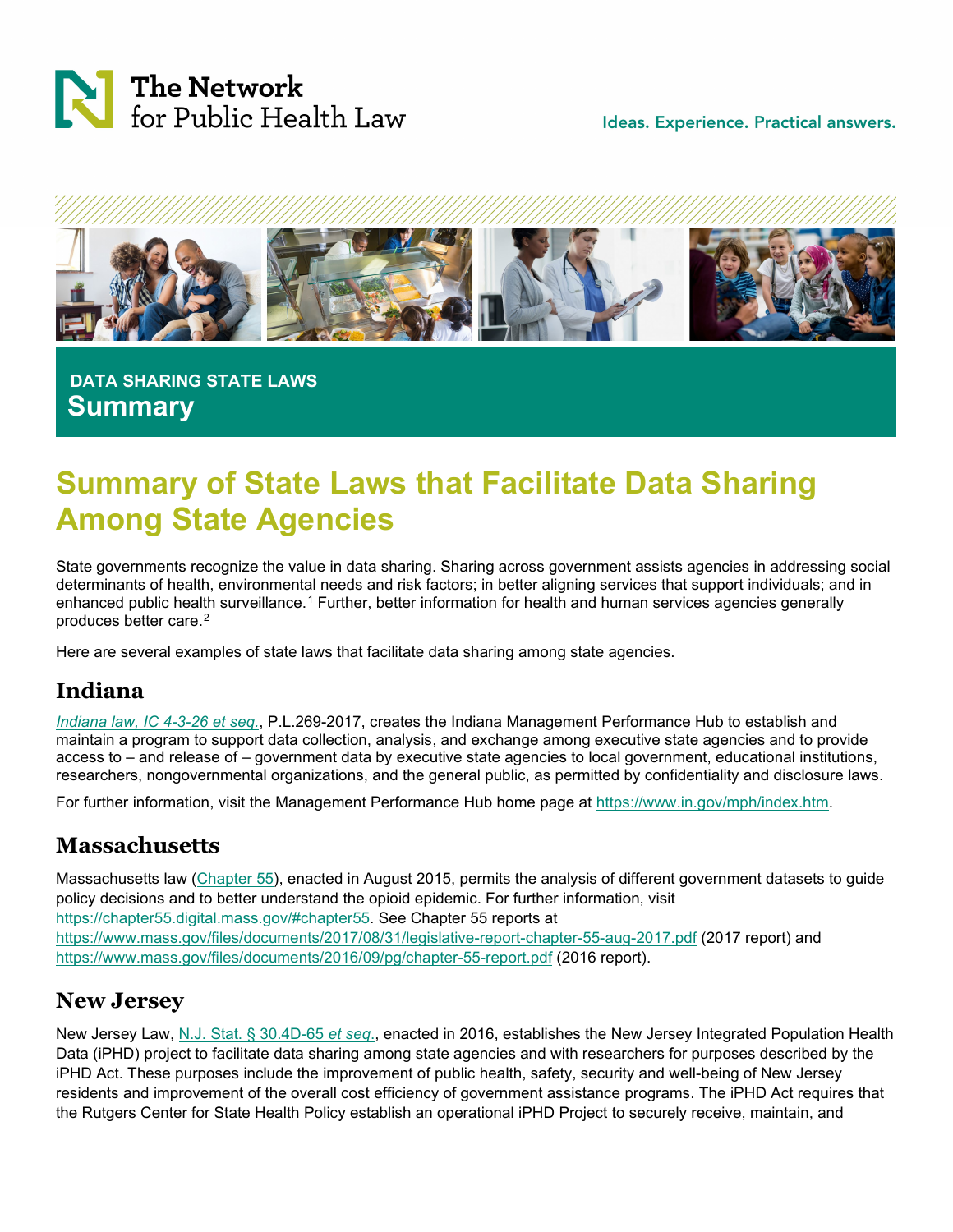transmit data in accordance with the act and other applicable laws. The Rutgers Center for State Health Policy website provides detailed information about the iPHD project, including its policies and procedures, at [http://www.cshp.rutgers.edu/content/nj-iphd.](http://www.cshp.rutgers.edu/content/nj-iphd)

## **West Virginia**

[West Virginia's law,](https://law.justia.com/codes/west-virginia/2009/16/16-29b-6.html) enacted in 1997, was repealed in March 2017 and reenacted in another section of the code in June 2017. It provides for the board of directors of the West Virginia Health Care Authority ("Authority"), a division within the state Department of Health and Human Resources, to coordinate and facilitate health data collection by, and exchange among, state agencies.

#### [§16-29B-25. Data repository.](https://law.justia.com/codes/west-virginia/2018/chapter-16/article-29b/section-16-29b-25/)

- A. The authority shall:
	- 1. Coordinate and oversee the health data collection of state agencies;
	- 2. Lead state agencies' efforts to make the best use of emerging technology to effect the expedient and appropriate exchange of health care information and data, including patient records and reports; and
	- 3. Coordinate database development, analysis and report to facilitate cost management, review utilization review and quality assurance efforts by state payor and regulatory agencies, insurers, consumers, providers and other interested parties.
- B. A state agency collecting health data shall work through the authority to develop an integrated system for the efficient collection, responsible use and dissemination of data and to facilitate and support the development of statewide health information systems that will allow for the electronic transmittal of all health information and claims processing activities of a state agency within the state and to coordinate the development and use of electronic health information systems within state government.
- C. The authority shall establish minimum requirements and issue reports relating to information systems of state health programs, including simplifying and standardizing forms and establishing information standards and reports for capitated managed care programs;
- D. The authority shall develop a comprehensive system to collect ambulatory health care data.
- E. The authority may access any health-related database maintained or operated by a state agency for the purposes of fulfilling its duties. The use and dissemination of information from that database shall be subject to the confidentiality provisions applicable to that database.
- F. A report, statement, schedule or other filing may not contain any medical or individual information personally identifiable to a patient or a consumer of health services, whether directly or indirectly.
- G. A report, statement, schedule or other filing filed with the authority is open to public inspection and examination during regular hours. A copy shall be made available to the public upon request upon payment of a fee.
- H. The authority may require the production of any records necessary to verify the accuracy of any information set forth in any statement, schedule or report filed under the provisions of this article.
- I. The authority may provide requested aggregate data to an entity. The authority may charge a fee to an entity to obtain the data collected by the authority. The authority may not charge a fee to a covered entity to obtain the data collected by the authority.
- J. The authority shall provide to the Legislative Oversight Commission on Health and Human Resources Accountability before July 1, 2018, and every other year thereafter, a strategic data collection and analysis plan:
	- 1. What entities are submitting data;
	- 2. What data is being collected;
	- 3. The types of analysis performed on the submitted data;
	- 4. A way to reduce duplicative data submissions;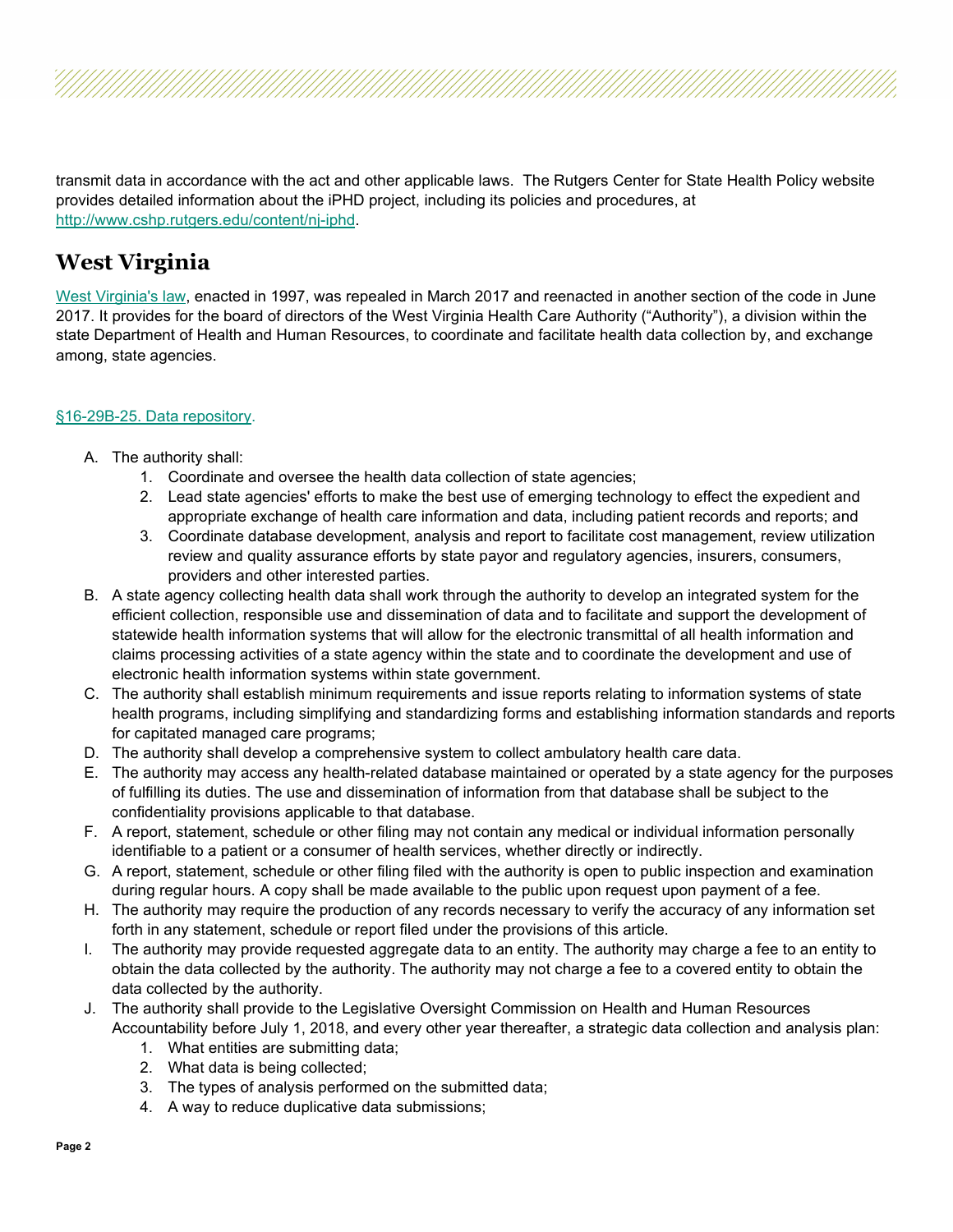- a. The current and projected expenses to operate the data collection and analysis program.
- K. The Secretary of the Department of Health and Human Resources may assume the powers and duties provided to the authority in this section, if the secretary determines it is more efficient and cost effective to have direct control over the data repository program.

# **Virginia**

While it could include data sharing among state agencies, this law appears to focus more on creating a secure system for any HIPAA covered entity to report or provide identifiable health information to the entities named in the law.

#### [§ 32.1-127.1:04. Use or disclosure of certain protected health information required.](https://law.lis.virginia.gov/vacode/title32.1/chapter5/section32.1-127.1:04/)

A. The coordination of prevention and control of disease, injury, or disability and the delivery of health care benefits are hereby declared to be (i) necessary public health activities; (ii) necessary health oversight activities for the integrity of the health care system; and (iii) necessary to prevent serious harm and serious threats to the health and safety of individuals and the public.

B. The Departments of Health, Medical Assistance Services, Behavioral Health and Developmental Services, and Social Services, and the Departments for Aging and Rehabilitative Services, the Blind and Vision Impaired, and the Deaf and Hard-of-Hearing, or any successors in interest thereof shall establish a secure system for sharing protected health information that may be necessary for the coordination of prevention and control of disease, injury, or disability and for the delivery of health care benefits when such protected information concerns individuals who (i) have contracted a reportable disease, including exposure to a toxic substance, as required by the Board of Health pursuant to § 32.1-35 or other disease or disability required to be reported by law; (ii) are the subjects of public health surveillance, public health investigations, or public health interventions or are applicants for or recipients of medical assistance services; (iii) have been or are the victims of child abuse or neglect or domestic violence; or (iv) may present a serious threat to health or safety of a person or the public or may be subject to a serious threat to their health or safety. For the purposes of this section, "public health interventions" shall include the services provided through the Departments for Aging and Rehabilitative Services, the Blind and Vision Impaired, and the Deaf and Hard-of-Hearing, or any successors in interest thereof.

Pursuant to the regulations concerning patient privacy promulgated by the federal Department of Health and Human Services, covered entities may disclose protected health information to the secure system without obtaining consent or authorization for such disclosure. Such protected health information shall be used exclusively for the purposes established in this section.

C. The Office of the Attorney General shall advise the Departments of Health, Medical Assistance Services, Behavioral Health and Developmental Services, and Social Services and the Departments for Aging and Rehabilitative Services, the Blind and Vision Impaired, and the Deaf and Hard-of-Hearing, or any successors in interest thereof, in the implementation of this section.

#### **SUPPORTERS**

**This summary of laws was prepared by Denise Chrysler, JD, Director of the Network for Public Health Law and updated by Sallie Milam, JD, Deputy Director of the Network for Public Health Law – Mid-States Region, located at the University of Michigan, School of Public Health. The Network for Public Health Law provides information and technical assistance on issues related to public health. This information should not be considered legal advice or representation. Before proceeding with sharing data, the data provider and recipient should contact their attorneys for legal advice.**